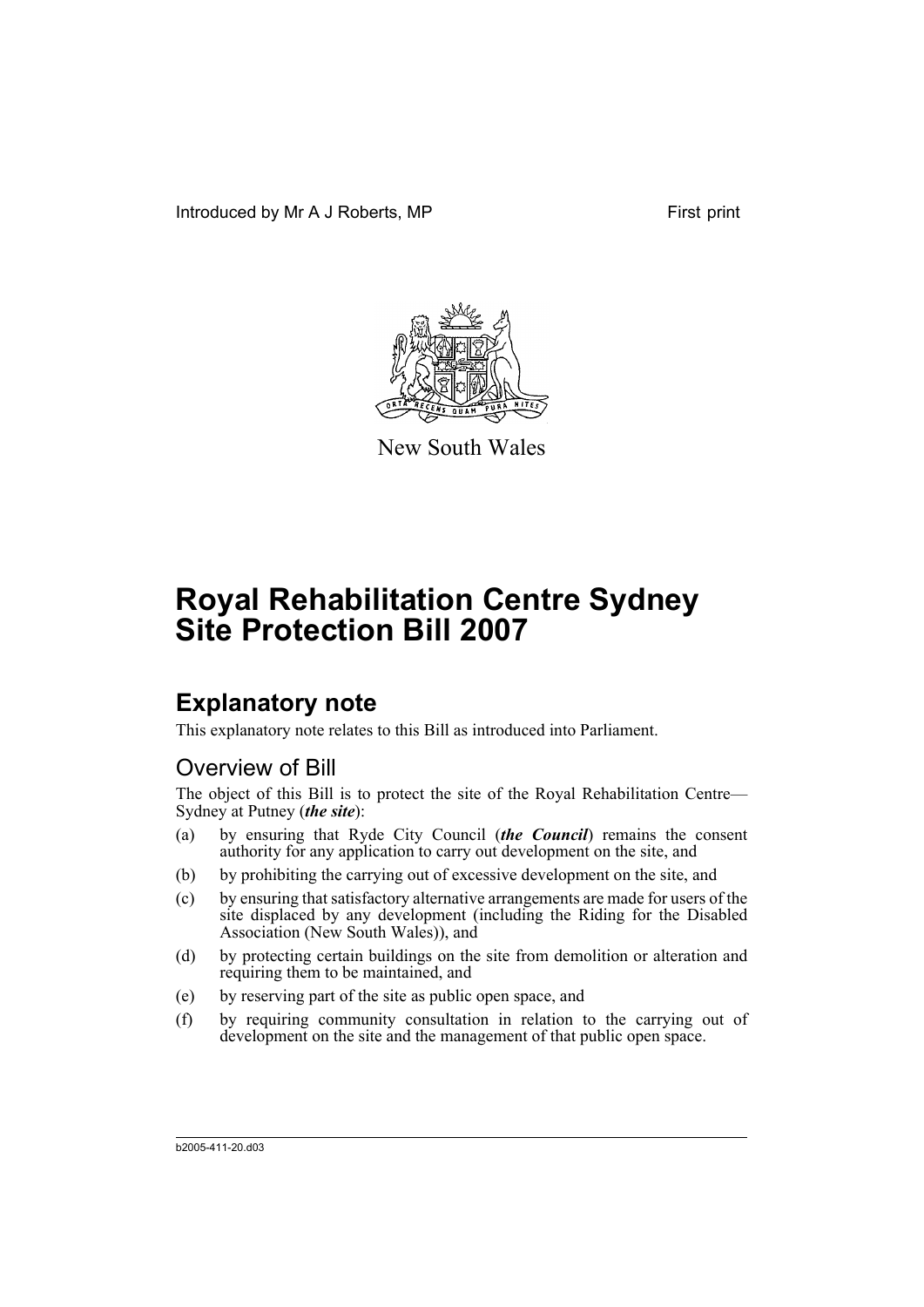Explanatory note

## Outline of provisions

## **Part 1 Preliminary**

**Clause 1** sets out the name (also called the short title) of the proposed Act.

**Clause 2** provides for the commencement of the proposed Act on the date of assent.

**Clause 3** defines certain words and expressions used in the proposed Act.

## **Part 2 Ryde City Council is consent authority**

**Clause 4** provides that the Council is the consent authority in relation to the carrying out of any development on the site.

**Clause 5** prevents the making of any declaration under the *Environmental Planning and Assessment Act 1979* that the carrying out of development on the site is a project to which Part 3A of that Act applies or that has the effect of making development on the site a project or part of a project to which Part 3A of that Act applies. Any such declaration has no effect to the extent to which it applies to the site.

## **Part 3 Development of site requires consent**

**Clause 6** provides that development on the site cannot be carried out except with development consent under Part 4 of the *Environmental Planning and Assessment Act 1979*.

**Clause 7** provides that the only development that may be carried out on the site is development for the purposes of a detached dwelling-house, development for the purposes of a new purpose-built specialised rehabilitation facility or demolition or alteration of a building.

**Clause 8** provides that proposed sections 6 and 7 do not affect the continuation of any existing use of the site for the purposes of a rehabilitation facility.

**Clause 9** imposes a limit on residential development on the site. The Council must not consent to the carrying out of development on the site for the purposes of a detached dwelling-house if, as a result of the development, the total floor space area of dwelling-houses on the site will exceed 51 per cent of the area of the site.

**Clause 10** provides that the Council must not consent to the carrying out of development on the site unless it has taken into consideration the concept plan prepared under proposed Part 6.

**Clause 11** provides that the Council must not consent to the carrying out of development on the site unless it is satisfied that satisfactory alternative arrangements are made for users of the site displaced by the development, including the Riding for the Disabled Association (New South Wales).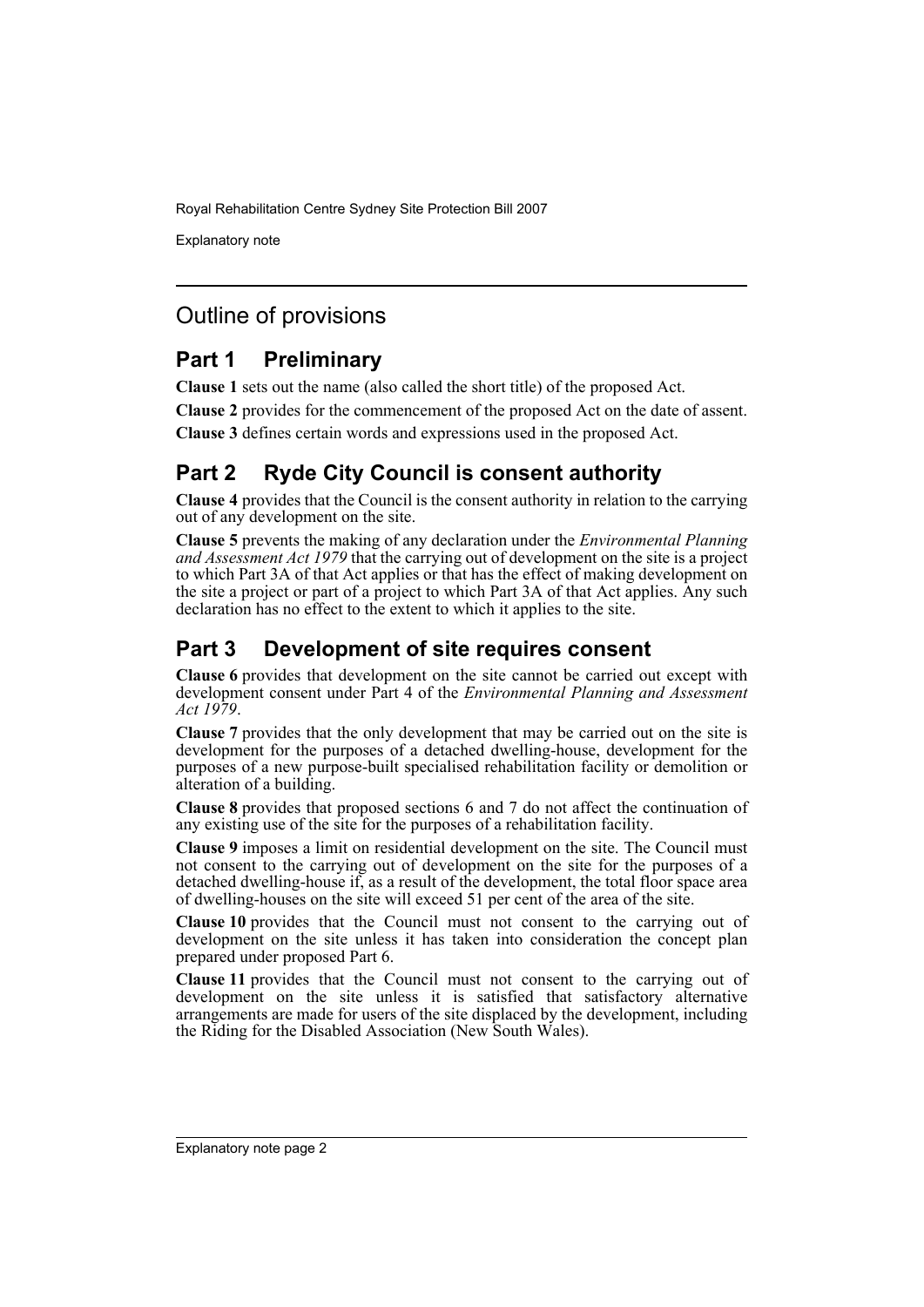Explanatory note

## **Part 4 Protection of existing buildings**

**Clause 12** requires the Council to assess each of the buildings on the site immediately before the commencement of the proposed Act and to determine which buildings are worthy of protection from demolition or alteration and which are not.

**Clause 13** provides that the Council must not consent to the carrying out of development that involves the demolition or substantial alteration of a building that the Council has determined is worthy of protection from demolition or alteration under the proposed Part.

**Clause 14** requires the Council to maintain all buildings that it has determined are worthy of protection from demolition or alteration and that are on land reserved as public open space under proposed Part 5.

### **Part 5 Reservation of certain land as public open space**

**Clause 15** provides for the reservation as public open space of that part of the site that is not being used as a rehabilitation facility or the subject of development consent after 2 years.

**Clause 16** empowers the owner of land reserved as public open space to require the Council to acquire the land.

**Clause 17** requires the Council to landscape any land so acquired.

**Clause 18** requires the Council to consult the Community Consultative Forum established under proposed Part 7 on the management of the land so acquired.

## **Part 6 Concept plan for site**

**Clause 19** requires the Council to prepare and implement a concept plan for the site.

**Clause 20** requires the Council to consult with the Community Consultative Forum in preparing a concept plan.

## **Part 7 Community consultation**

**Clause 21** provides that the Council must not consent to the carrying out of development on the site unless it is satisfied that the local community has been properly informed of the proposed development. In particular, the Council must not consent to an application for development consent unless the development application has been publicly notified in accordance with the *Environmental Planning and Assessment Act 1979* as if it were advertised development and the Council has taken into account any objections received as part of that notification procedure.

**Clause 22** makes it the duty of the Council to establish an effective procedure for community consultation concerning the management of land at the site reserved as public open space and the development of the concept plan for the site.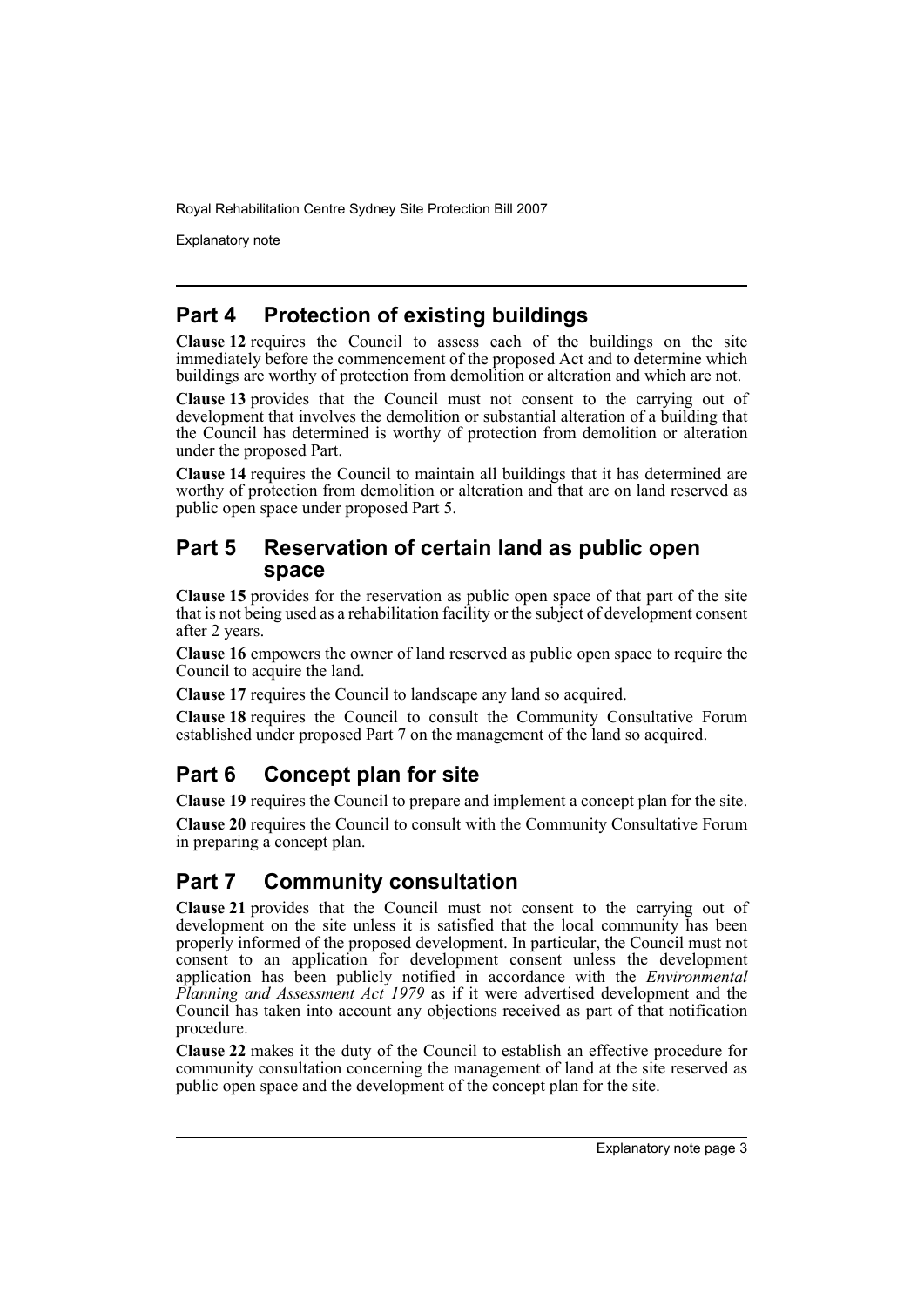Explanatory note

**Clause 23** provides for the establishment of a Community Consultative Forum.

### **Part 8 Miscellaneous**

**Clause 24** provides that the proposed Act applies despite any provision of any other Act, or of any regulation or environmental planning instrument, and that nothing in the proposed Act prevents the making of an environmental planning instrument that imposes additional restrictions on development on the site or on the Council's ability to consent to such development.

**Clause 25** provides for the making of regulations under the proposed Act.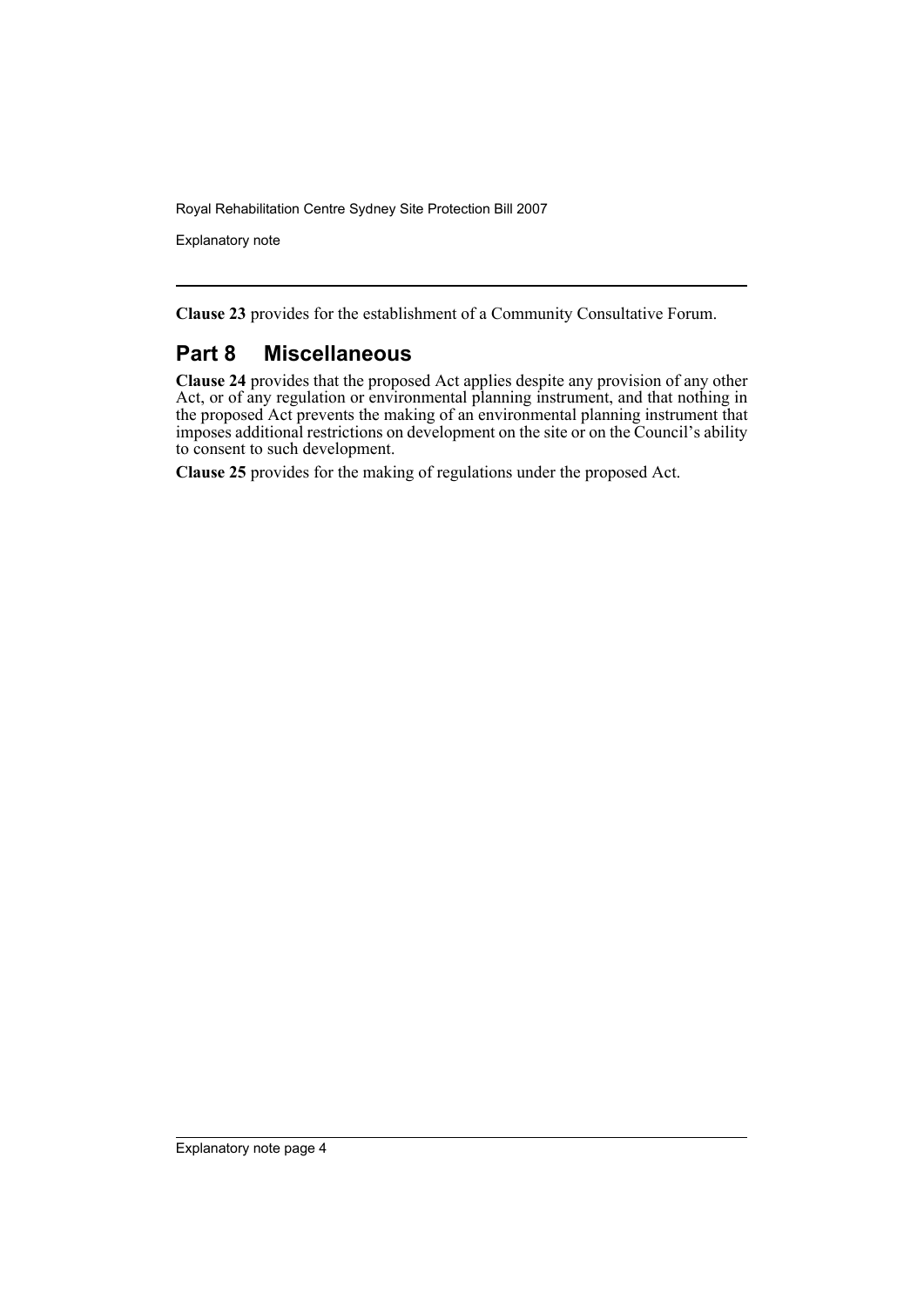Introduced by Mr A J Roberts, MP First print



New South Wales

# **Royal Rehabilitation Centre Sydney Site Protection Bill 2007**

## **Contents**

|        |                    |                                                                                                                    | Page |
|--------|--------------------|--------------------------------------------------------------------------------------------------------------------|------|
| Part 1 | <b>Preliminary</b> |                                                                                                                    |      |
|        |                    | Name of Act                                                                                                        |      |
|        | 2                  | Commencement                                                                                                       | 2    |
|        | 3                  | Interpretation                                                                                                     | 2    |
| Part 2 |                    | <b>Ryde City Council is consent authority</b>                                                                      |      |
|        | 4<br>5             | Ryde City Council is consent authority in relation to site<br>Part 3A of EP&A Act does not apply to change consent | 3    |
|        | authority          |                                                                                                                    | 3    |
| Part 3 |                    | Development of site requires consent                                                                               |      |
|        | 6                  | All development of site requires consent                                                                           | 4    |
|        | 7                  | Permissible development                                                                                            | 4    |
|        | 8                  | Existing use rights not affected                                                                                   | 4    |
|        | 9                  | Limit on residential development                                                                                   | 4    |
|        |                    |                                                                                                                    |      |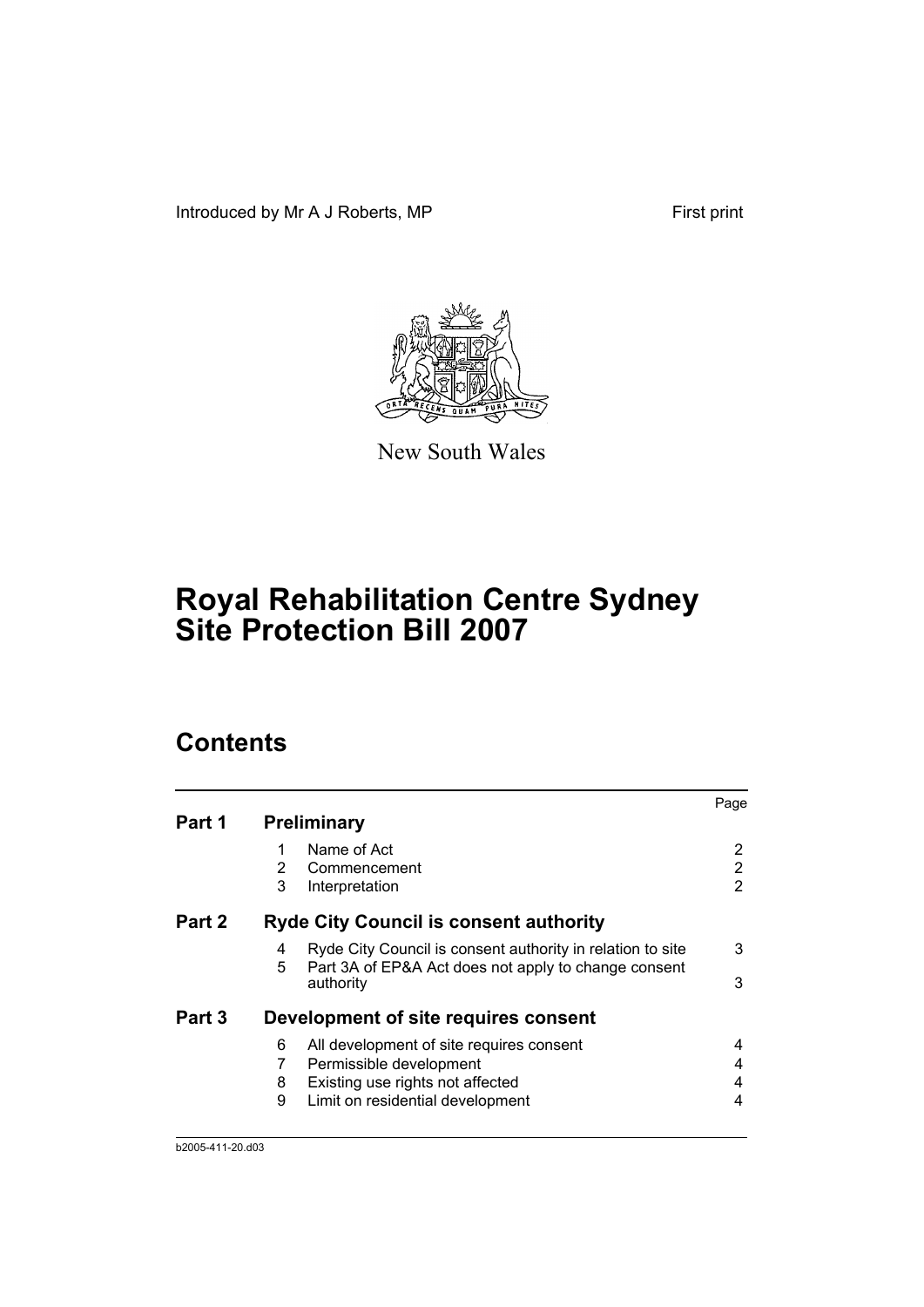Contents

|        |                                                  |                                                                      | Page |
|--------|--------------------------------------------------|----------------------------------------------------------------------|------|
|        | 10                                               | Concept plan must be considered                                      | 4    |
|        | 11                                               | Alternative arrangements for users                                   | 4    |
| Part 4 |                                                  | <b>Protection of existing buildings</b>                              |      |
|        | $12 \overline{ }$                                | Assessment of existing buildings                                     | 6    |
|        | 13                                               | Protection of certain existing buildings                             | 6    |
|        | 14                                               | Maintenance of certain existing buildings                            | 6    |
| Part 5 | Reservation of certain land as public open space |                                                                      |      |
|        | 15                                               | Reservation of certain land as public open space                     | 7    |
|        | 16                                               | Owner-initiated acquisition of land reserved as public<br>open space | 7    |
|        | 17                                               | Landscaping on land reserved as public open space                    | 7    |
|        | 18                                               | Community consultation                                               | 7    |
| Part 6 |                                                  | <b>Concept plan for site</b>                                         |      |
|        | 19                                               | Council must prepare and implement a concept plan for site           | 8    |
|        | 20                                               | Consultation on concept plan                                         | 8    |
| Part 7 |                                                  | <b>Community consultation</b>                                        |      |
|        | 21                                               | Informing the community of development applications                  | 9    |
|        | 22                                               | Community consultation                                               | 9    |
|        | 23                                               | <b>Community Consultative Forum</b>                                  | 9    |
| Part 8 | <b>Miscellaneous</b>                             |                                                                      |      |
|        | 24                                               | Application of Act                                                   | 10   |
|        | 25                                               | Regulations                                                          | 10   |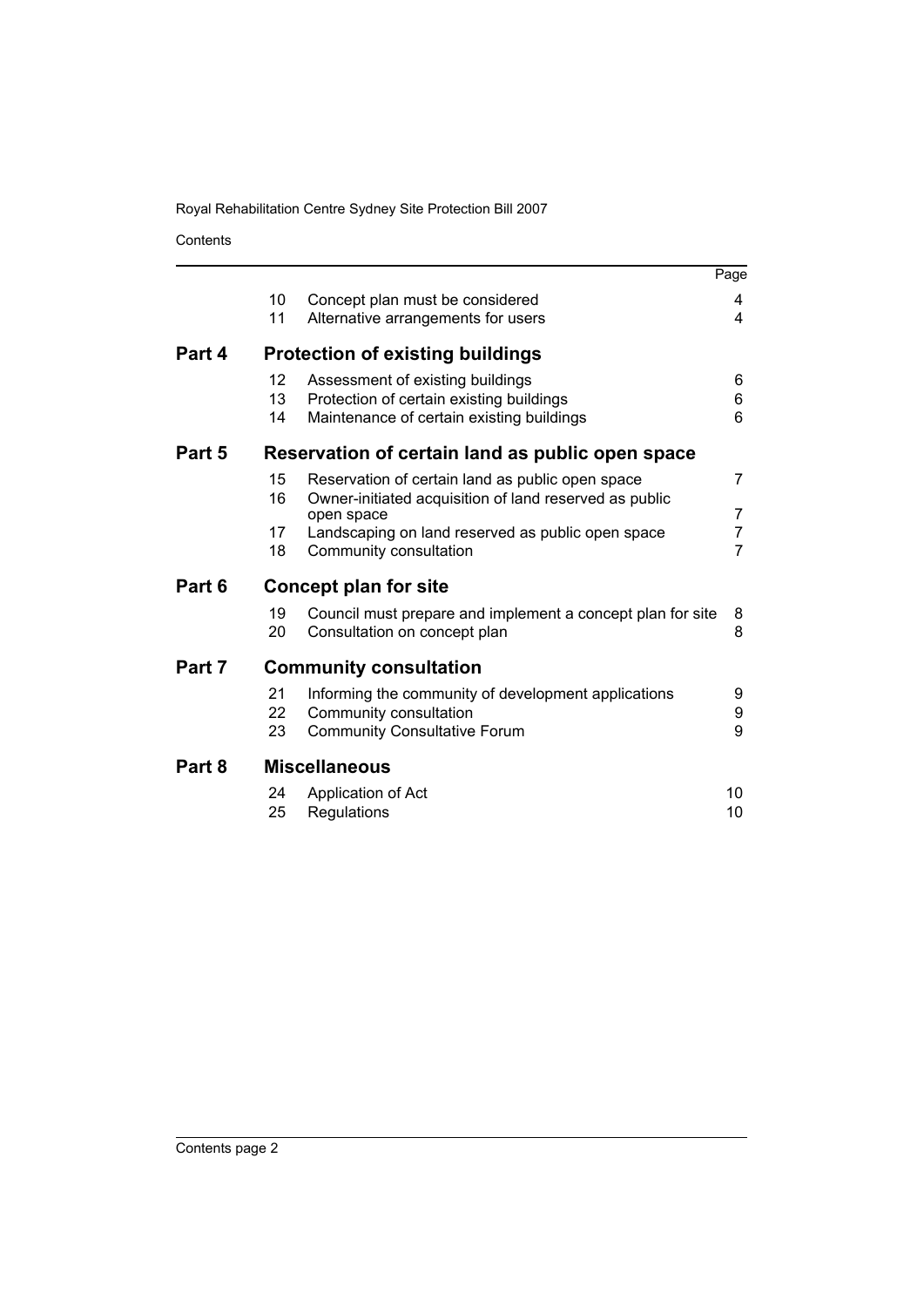

New South Wales

## **Royal Rehabilitation Centre Sydney Site Protection Bill 2007**

No , 2007

### **A Bill for**

An Act to make Ryde City Council the consent authority for any development on the site at Putney known as the Royal Rehabilitation Centre—Sydney, to prohibit excessive development on the site, to ensure that satisfactory, alternative arrangements are made for users, including the Riding for the Disabled, and for other purposes.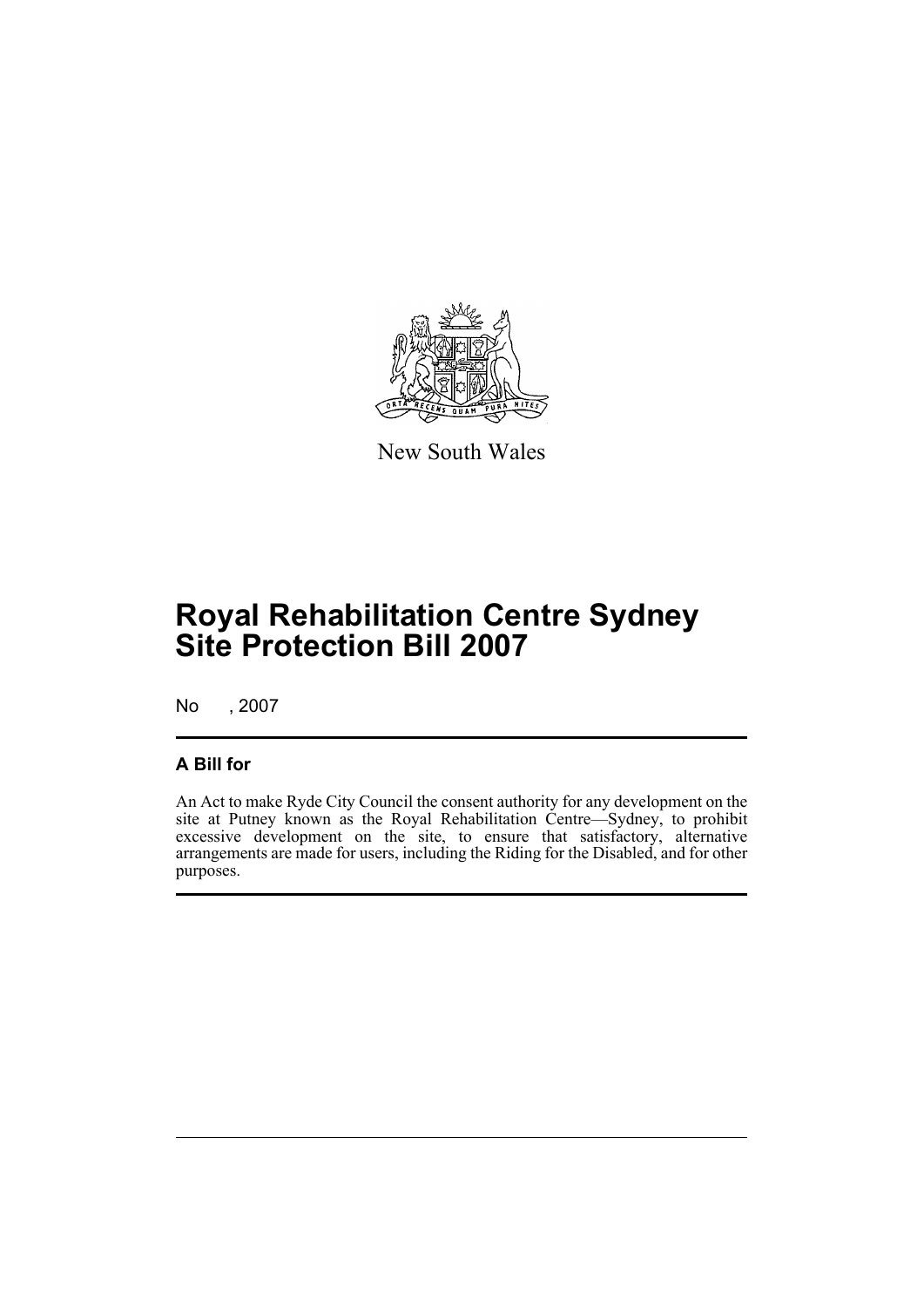Part 1 Preliminary

<span id="page-7-3"></span><span id="page-7-2"></span><span id="page-7-1"></span><span id="page-7-0"></span>

| The Legislature of New South Wales enacts: |     |                                                                                                                                                                                                                                                | $\mathbf{1}$         |
|--------------------------------------------|-----|------------------------------------------------------------------------------------------------------------------------------------------------------------------------------------------------------------------------------------------------|----------------------|
| Part 1                                     |     | Preliminary                                                                                                                                                                                                                                    |                      |
| 1                                          |     | Name of Act                                                                                                                                                                                                                                    |                      |
|                                            |     | This Act is the Royal Rehabilitation Centre Sydney Site Protection<br>Act 2007.                                                                                                                                                                | 4<br>5               |
| $\mathbf{2}$                               |     | <b>Commencement</b>                                                                                                                                                                                                                            | 6                    |
|                                            |     | This Act commences on the date of assent.                                                                                                                                                                                                      | $\overline{7}$       |
| 3                                          |     | Interpretation                                                                                                                                                                                                                                 |                      |
|                                            | (1) | In this Act:                                                                                                                                                                                                                                   | 9                    |
|                                            |     | <b>Community Consultative Forum</b> means the Community Consultative<br>Forum established under section 23.                                                                                                                                    | 10<br>11             |
|                                            |     | <i>the Council</i> means Ryde City Council and includes any successor of<br>Ryde City Council.                                                                                                                                                 | 12<br>13             |
|                                            |     | <i>the site</i> means the site of the Royal Rehabilitation Centre—Sydney,<br>being Lot 1010, DP 836975, known as 600–640 Victoria Road, Ryde.                                                                                                  | 14<br>15             |
|                                            | (2) | Words and expressions that are used in this Act and that are defined in<br>the <i>Environmental Planning and Assessment Act 1979</i> or the<br>regulations under that Act have the same meaning as in that latter Act<br>or those regulations. | 16<br>17<br>18<br>19 |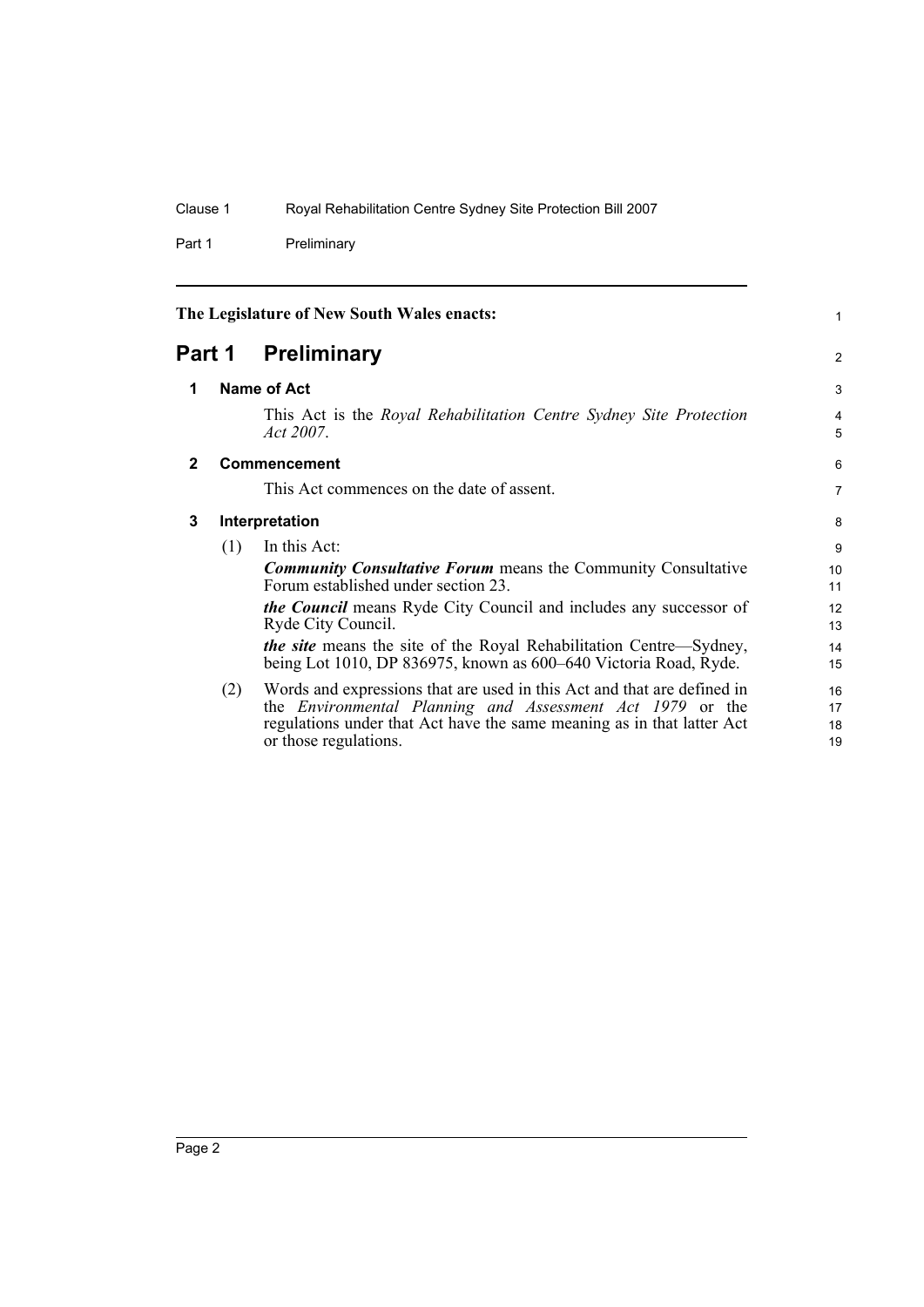| Royal Rehabilitation Centre Sydney Site Protection Bill 2007 | Clause 4 |
|--------------------------------------------------------------|----------|
| Ryde City Council is consent authority                       | Part 2   |

<span id="page-8-2"></span><span id="page-8-1"></span><span id="page-8-0"></span>

| Part 2 |                                                                |              | <b>Ryde City Council is consent authority</b>                                                                                                                                                                                                                                                                                                                                                                                                                             | 1                                      |
|--------|----------------------------------------------------------------|--------------|---------------------------------------------------------------------------------------------------------------------------------------------------------------------------------------------------------------------------------------------------------------------------------------------------------------------------------------------------------------------------------------------------------------------------------------------------------------------------|----------------------------------------|
| 4      |                                                                |              | Ryde City Council is consent authority in relation to site                                                                                                                                                                                                                                                                                                                                                                                                                | $\overline{c}$                         |
|        |                                                                |              | The Council is the consent authority in relation to the carrying out of<br>any development on the site.                                                                                                                                                                                                                                                                                                                                                                   | 3<br>4                                 |
| 5      | Part 3A of EP&A Act does not apply to change consent authority |              | 5                                                                                                                                                                                                                                                                                                                                                                                                                                                                         |                                        |
|        | (1)                                                            |              | After this Act commences, a declaration must not be made under<br>section 75B of the <i>Environmental Planning and Assessment Act 1979</i> :                                                                                                                                                                                                                                                                                                                              | 6<br>7                                 |
|        |                                                                | (a)          | that the carrying out of development on the site is a project to<br>which Part 3A of that Act applies, or                                                                                                                                                                                                                                                                                                                                                                 | 8<br>9                                 |
|        |                                                                | (b)          | that has the effect of making the carrying out of development on<br>the site a project or part of a project to which Part 3A of that Act<br>applies.                                                                                                                                                                                                                                                                                                                      | 10<br>11<br>12                         |
|        | (2)                                                            | the site.    | Any such declaration has no effect to the extent to which it applies to                                                                                                                                                                                                                                                                                                                                                                                                   | 13<br>14                               |
|        | (3)                                                            | to the site. | Any declaration under section 75B of the <i>Environmental Planning and</i><br><i>Assessment Act 1979</i> that the carrying out of development on the site is<br>a project to which Part 3A of that Act applies, or that has the effect of<br>making the carrying out of development on the site a project or part of<br>a project to which Part 3A of that Act applies, that was made before the<br>commencement of this Act is revoked to the extent to which it applies | 15<br>16<br>17<br>18<br>19<br>20<br>21 |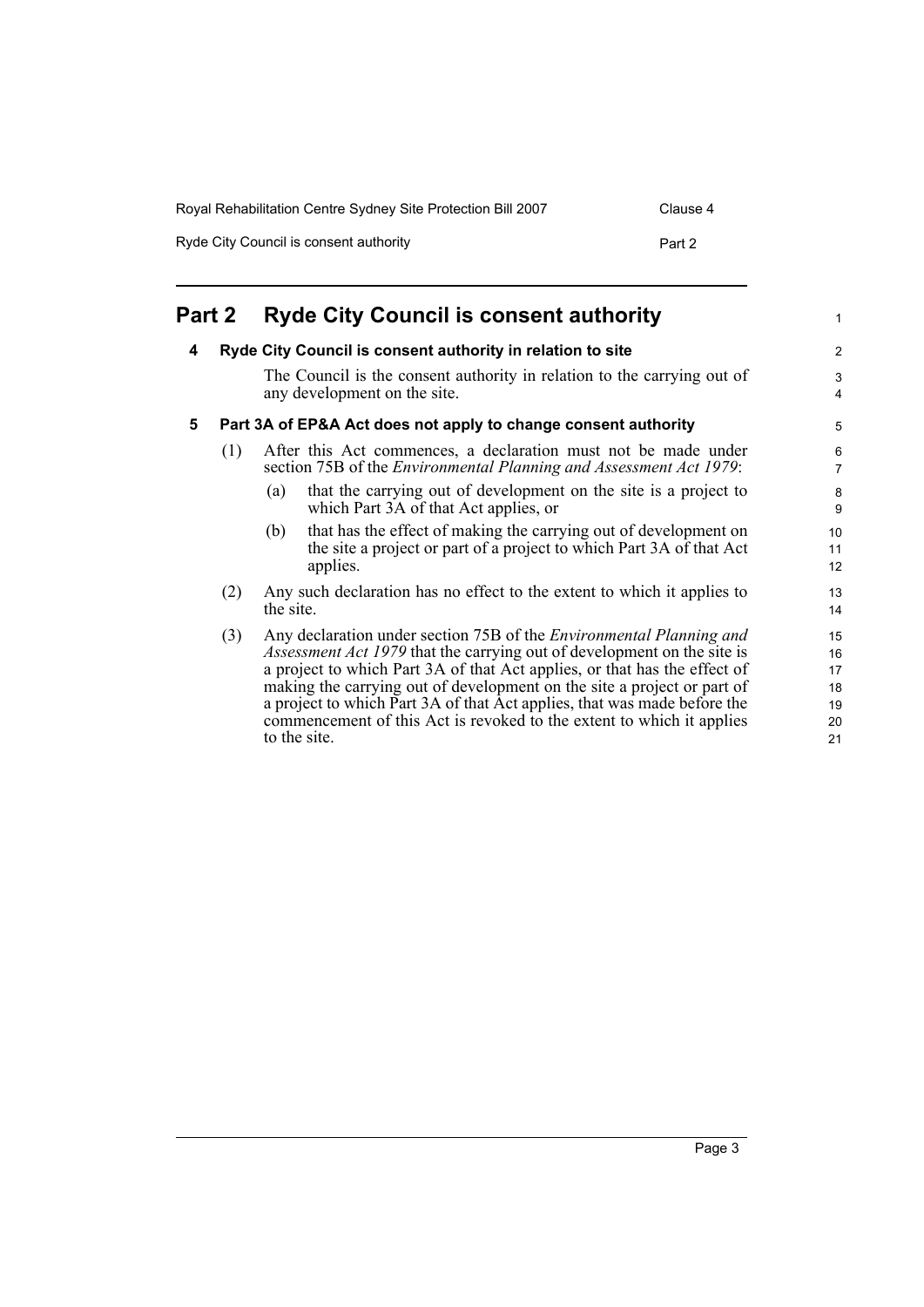Part 3 Development of site requires consent

### <span id="page-9-1"></span><span id="page-9-0"></span>**Part 3 Development of site requires consent**

### **6 All development of site requires consent**

Development cannot be carried out on the site except with development consent under Part 4 of the *Environmental Planning and Assessment Act 1979*.

### <span id="page-9-2"></span>**7 Permissible development**

- (1) The following development only may be carried out on the site and only with the consent of the Council:
	- (a) development for the purposes of a detached dwelling-house,
	- (b) development for the purposes of a new purpose-built specialised rehabilitation facility,
	- (c) demolition or alteration of a building.
- (2) After the second anniversary of the commencement of this Act, development consent cannot be granted for the carrying out of development on the site for the purposes of a detached dwelling-house or a new purpose-built specialised rehabilitation facility.

### <span id="page-9-3"></span>**8 Existing use rights not affected**

Sections 6 and 7 do not affect the continuation of any existing use of the site for the purposes of a rehabilitation facility that was current immediately before the commencement of this Act.

### <span id="page-9-4"></span>**9 Limit on residential development**

The Council must not consent to the carrying out of development on the site for the purposes of a detached dwelling-house if, as a result of the development, the total floor space area of dwelling-houses on the site will exceed 51 per cent of the area of the site.

### <span id="page-9-5"></span>**10 Concept plan must be considered**

The Council must not consent to the carrying out of development on the site unless it has taken into consideration the concept plan prepared under Part 6.

### <span id="page-9-6"></span>**11 Alternative arrangements for users**

(1) The Council must not consent to the carrying out of development on the site unless it is satisfied that satisfactory alternative arrangements are made for those who were users of the site immediately before the development but who will not be able to use the site after the development.

5 6

1

 $\mathfrak{p}$ 3 4

18 19  $20$ 

17

27 28 29

> 30 31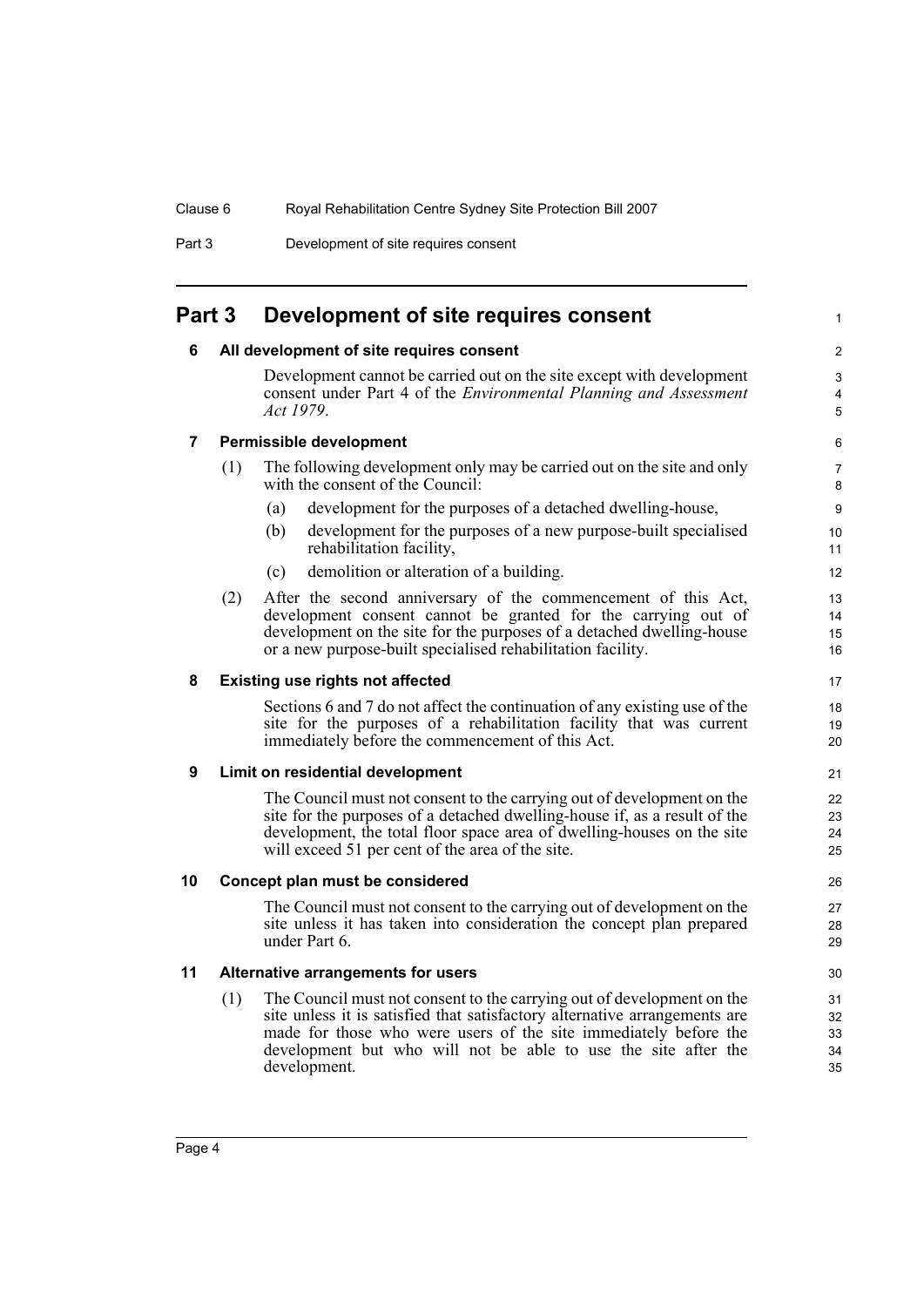| Royal Rehabilitation Centre Sydney Site Protection Bill 2007 | Clause 11 |
|--------------------------------------------------------------|-----------|
| Development of site requires consent                         | Part 3    |
|                                                              |           |

(2) The users to which this section relates may include, but are not limited to, the Riding for the Disabled Association (New South Wales).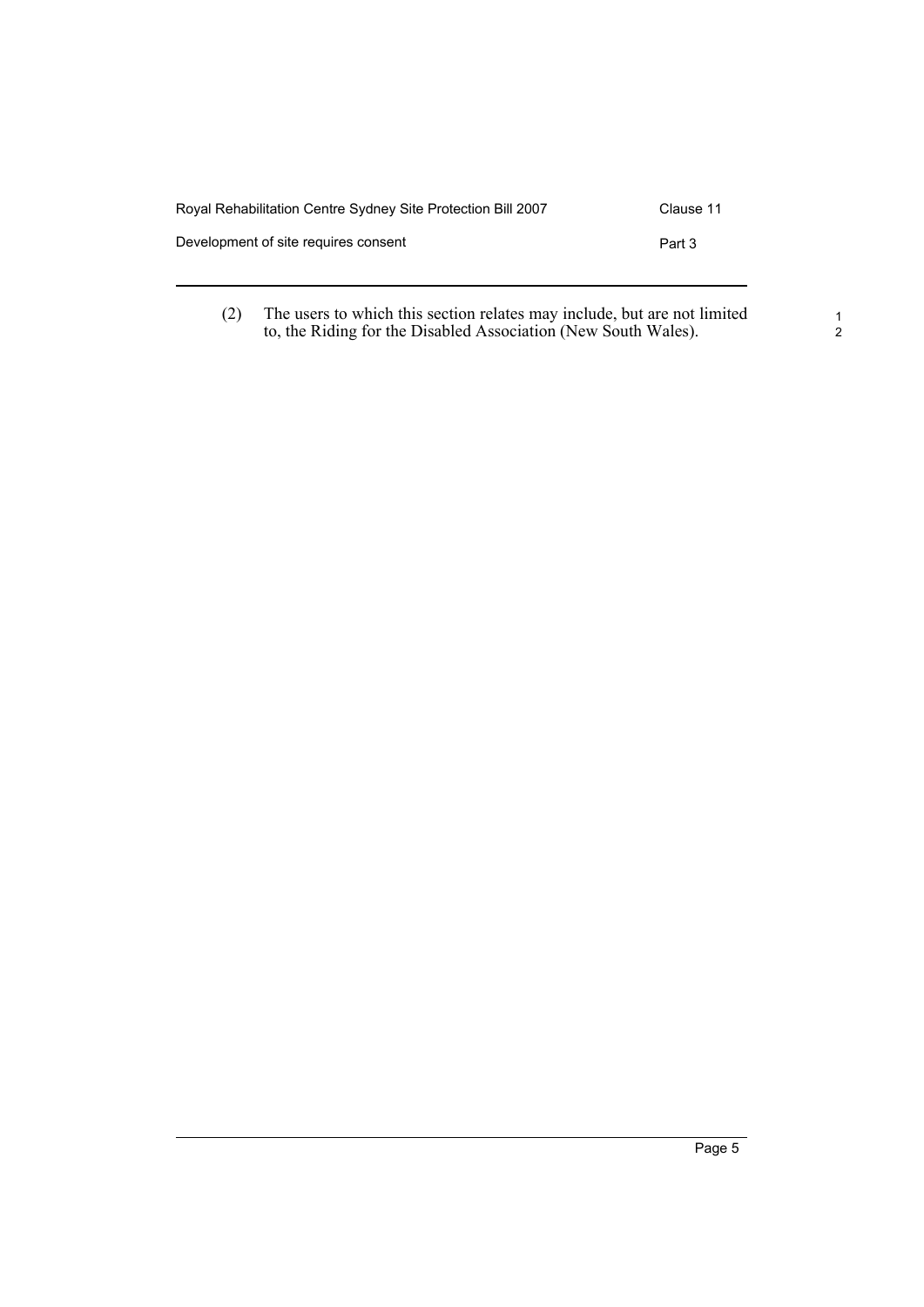Part 4 **Protection of existing buildings** 

## <span id="page-11-0"></span>**Part 4 Protection of existing buildings**

### <span id="page-11-1"></span>**12 Assessment of existing buildings**

- (1) The Council must assess each of the buildings existing on the site immediately before the commencement of this Act.
- (2) That assessment must determine which buildings are worthy of protection from demolition or alteration and which are not.
- (3) That assessment must be completed within 6 months after the commencement of this Act.

#### <span id="page-11-2"></span>**13 Protection of certain existing buildings**

The Council must not consent to the carrying out of development on the site that involves the demolition or substantial alteration of a building that the Council has determined under this Part is worthy of protection from demolition or alteration.

#### <span id="page-11-3"></span>**14 Maintenance of certain existing buildings**

The Council must maintain in a reasonable condition all buildings on the site that it has determined under this Part are worthy of protection from demolition or alteration and that are on land reserved as public open space under Part 5.

8 9

1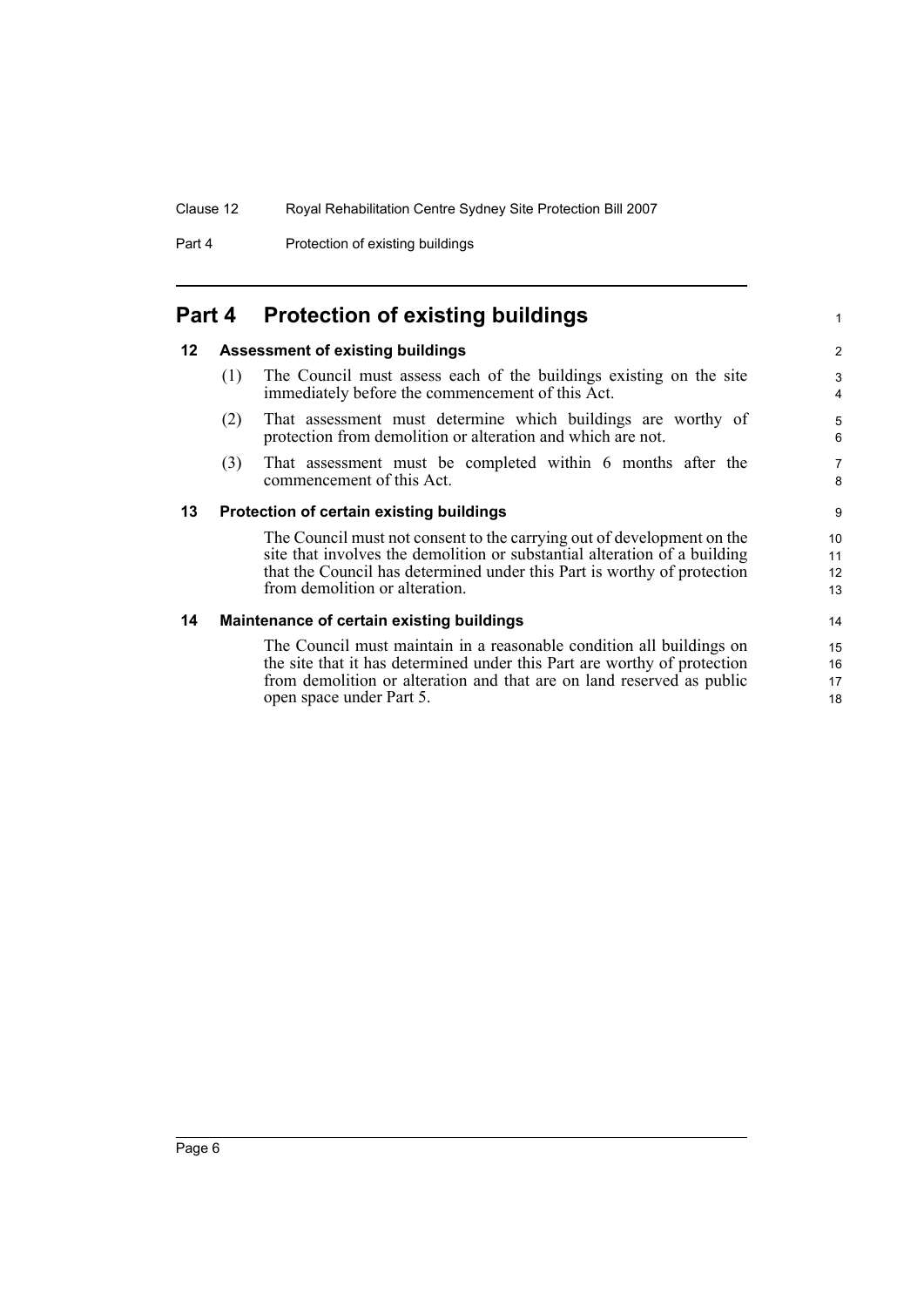| Royal Rehabilitation Centre Sydney Site Protection Bill 2007 | Clause 15 |
|--------------------------------------------------------------|-----------|
| Reservation of certain land as public open space             | Part 5    |

<span id="page-12-4"></span><span id="page-12-3"></span><span id="page-12-2"></span><span id="page-12-1"></span><span id="page-12-0"></span>

| Part 5 |                                                                   | Reservation of certain land as public open<br>space                                                                                                                                                                                                                     |                      |
|--------|-------------------------------------------------------------------|-------------------------------------------------------------------------------------------------------------------------------------------------------------------------------------------------------------------------------------------------------------------------|----------------------|
| 15     |                                                                   | Reservation of certain land as public open space                                                                                                                                                                                                                        |                      |
|        | (1)                                                               | This section applies to that part of the site that is not:                                                                                                                                                                                                              | 4                    |
|        |                                                                   | being used as a rehabilitation facility, or<br>(a)                                                                                                                                                                                                                      | 5                    |
|        |                                                                   | the subject of development consent for the purposes of a detached<br>(b)<br>dwelling-house or a new purpose-built specialised rehabilitation<br>facility.                                                                                                               | 6<br>7<br>8          |
|        | (2)                                                               | On the second anniversary of the commencement of this Act, the land<br>to which this section applies is reserved as public open space.                                                                                                                                  | 9<br>10              |
| 16     | Owner-initiated acquisition of land reserved as public open space |                                                                                                                                                                                                                                                                         |                      |
|        | (1)                                                               | The owner of land reserved as public open space by section 15 may<br>request the Council to acquire that land by way of a written notice.                                                                                                                               | 12<br>13             |
|        | (2)                                                               | On receipt of a notice in accordance with subsection (1), the Council<br>must acquire the land to which the notice relates by agreement or<br>compulsory process in accordance with Division 3 of Part 2 of the Land<br>Acquisition (Just Terms Compensation) Act 1991. | 14<br>15<br>16<br>17 |
| 17     | Landscaping on land reserved as public open space                 |                                                                                                                                                                                                                                                                         | 18                   |
|        |                                                                   | As soon as practicable after the Council acquires land under section 16,<br>the Council must landscape the land in a manner appropriate for its use<br>as public open space.                                                                                            | 19<br>20<br>21       |
| 18     | <b>Community consultation</b>                                     |                                                                                                                                                                                                                                                                         | 22                   |
|        |                                                                   | The Council must consult with the Community Consultative Forum on<br>the management of the land acquired under section 16.                                                                                                                                              | 23<br>24             |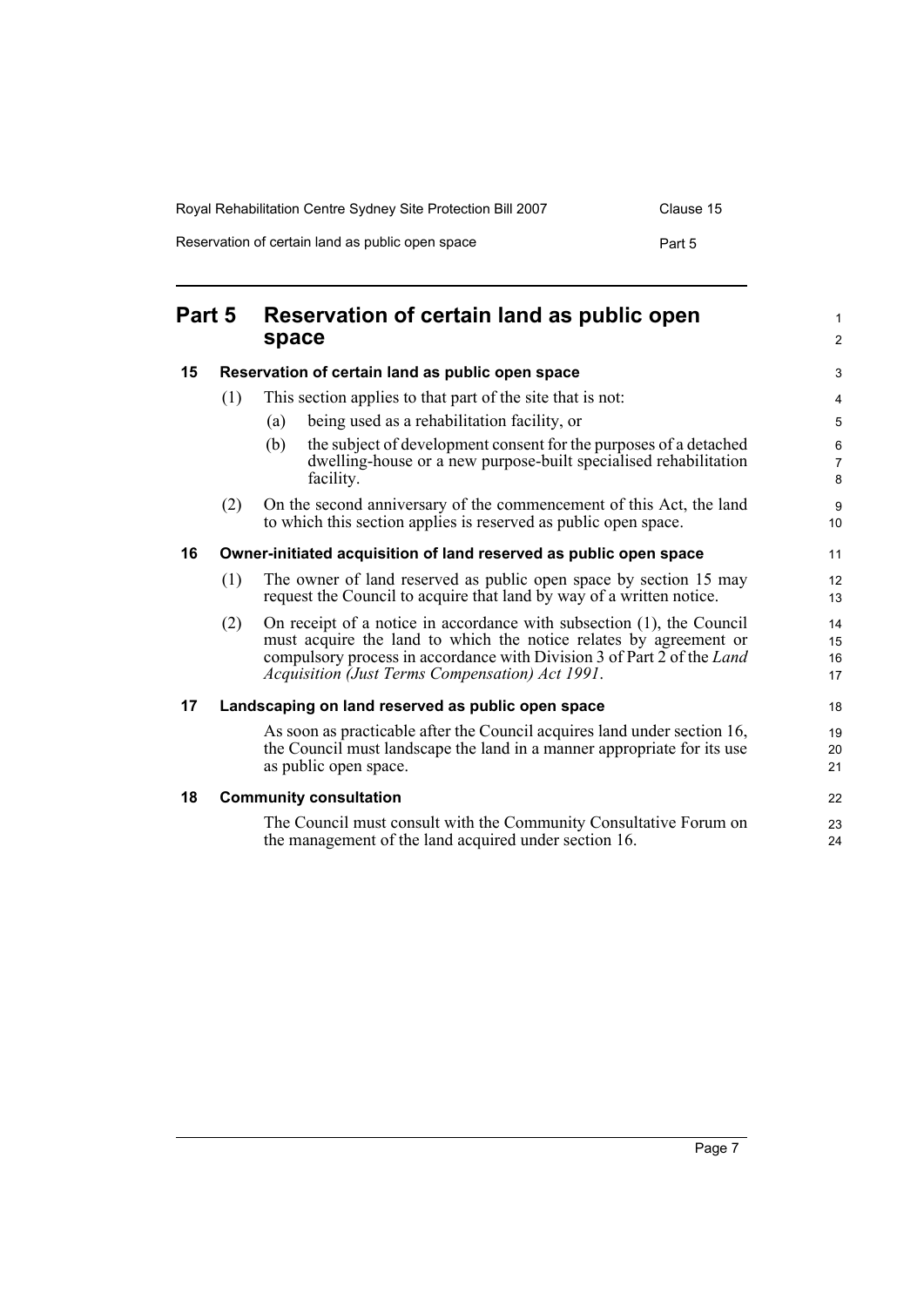Part 6 Concept plan for site

## <span id="page-13-0"></span>**Part 6 Concept plan for site**

<span id="page-13-2"></span><span id="page-13-1"></span>

| 19 | Council must prepare and implement a concept plan for site                                                      | $\mathcal{P}$  |
|----|-----------------------------------------------------------------------------------------------------------------|----------------|
|    | The Council must prepare and implement a concept plan for the site.                                             | 3              |
| 20 | <b>Consultation on concept plan</b>                                                                             | $\overline{a}$ |
|    | In preparing a concept plan under this Part, the Council must consult<br>with the Community Consultative Forum. | 5<br>6         |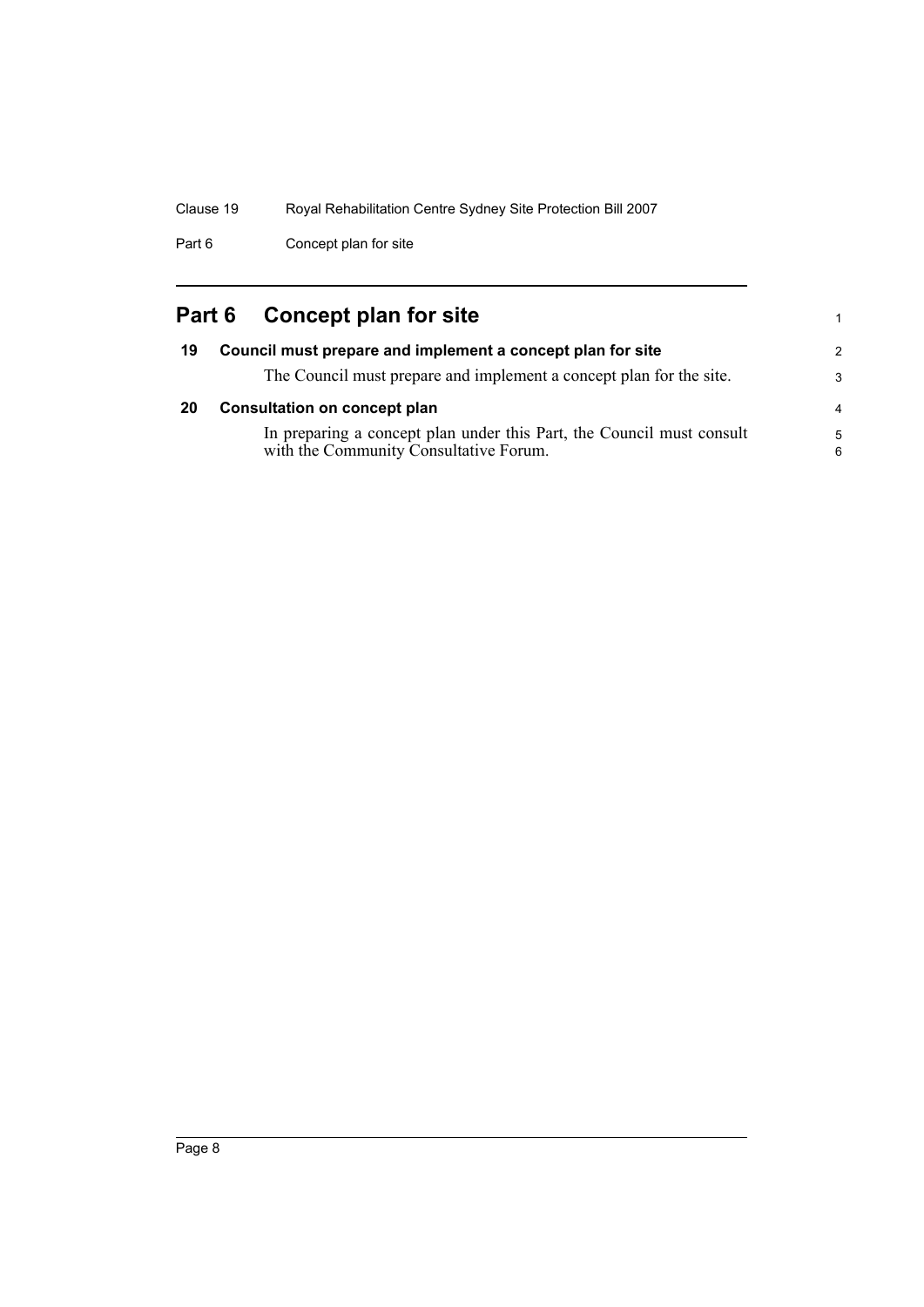Community consultation example of the consultation example of the Part 7

#### <span id="page-14-3"></span><span id="page-14-2"></span><span id="page-14-1"></span><span id="page-14-0"></span>**Part 7 Community consultation 21 Informing the community of development applications** (1) The Council must not consent to the carrying out of development on the site unless it is satisfied that the local community has been properly informed on the proposed development. (2) In particular, the Council must not consent to an application for development consent unless: (a) the development application has been publicly notified in the manner required for advertised development under the *Environmental Planning and Assessment Act 1979*, and (b) it has taken into account any objections received as part of that notification procedure. **22 Community consultation** It is the duty of the Council to establish an effective procedure for community consultation concerning: (a) the management of the public space reserved under Part 5, and (b) the development of a concept plan for the site under Part 6. **23 Community Consultative Forum** (1) The procedure for community consultation is to include the establishment of a Community Consultative Forum. (2) The Community Consultative Forum is to consist of 6 residents of the City of Ryde appointed by the mayor of the Council. (3) The membership and procedure of the Community Consultative Forum is (subject to this section) to be as provided by the regulations. (4) The regulations may make provision for or with respect to the appointment of members, their term of office and removal and the filling of vacancies. (5) The Community Consultative Forum is to meet at least once in each quarter starting on 1 January, 1 April, 1 July and 1 October. 1  $\overline{2}$ 3 4 5 6 7 8 9 10 11 12 13 14 15 16 17 18 19 20 21 22 23  $24$ 25 26 27 28 29